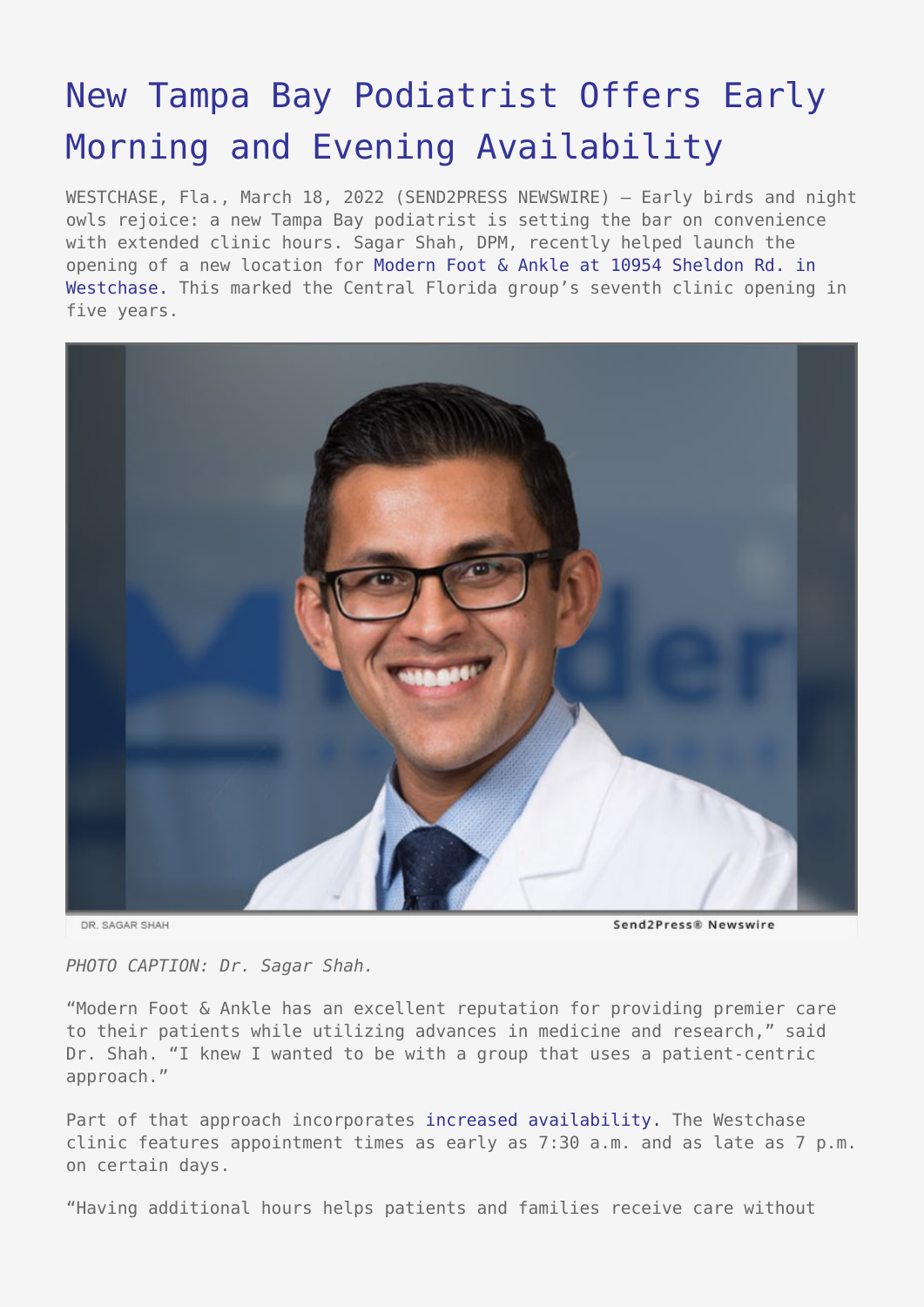needing to take time off of work or have kids leave school early," explained Dr. Shah.

Both an accomplished board-certified surgeon and a proponent of holistic medicine, [Dr. Shah bases his care on continuing education and patient](https://modernfootankle.com/dr-sagar-shah/) [comfort.](https://modernfootankle.com/dr-sagar-shah/) He says that an essential component of his treatment plan is talking with patients and listening to their needs.

"This allows me to develop a conservative or surgical plan that is bestsuited for the patient," he added.

Dr. Shah's experience also includes outreach programs. He has provided his surgical skills to The Yucatán Crippled Children's Project in Mexico, through which he corrected podiatric deformities for children in need.

"Seeing the hope in patients' faces and knowing that I can make a difference in their health—it's a challenge that I welcome and a gratifying experience," he said.

Now, Dr. Shah says his research-based, patient-first approach is a good fit for the Westchase community.

"This area in particular creates an exciting opportunity as a practitioner," he said. "Seeing the abundance of activities available makes me want to provide the best care possible to keep patients moving and active."

After several years in private practice in Virginia, Dr. Shah reflected, relocating to Florida was bittersweet. But, he added, the move to Westchase was a long-awaited homecoming.

"I thoroughly enjoyed my time in Virginia and the patient relationships I was able to build," he said. "But I was raised in the Tampa Bay area, and moving closer to my family and friends was appealing to me."

Learn more: <https://modernfootankle.com/podiatrists/dr-sagar-shah/>

## **About Modern Foot & Ankle®**

Through Big-City Technology. Small-Town Care.® Modern Foot & Ankle is reshaping the patient experience and curating a progressive model for podiatric healthcare. Our physicians provide comprehensive medical and surgical solutions for foot and ankle conditions in clinics across Central Florida. With 24/7 online booking and check-in, extended office hours, advanced on-site equipment, and cutting-edge treatment options, Modern Foot & Ankle serves patients efficiently, comfortably, and on their schedule.

For more information, visit <https://modernfootankle.com/>.

## **MEDIA CONTACT**

Lindsay Siegel, Modern Foot & Ankle